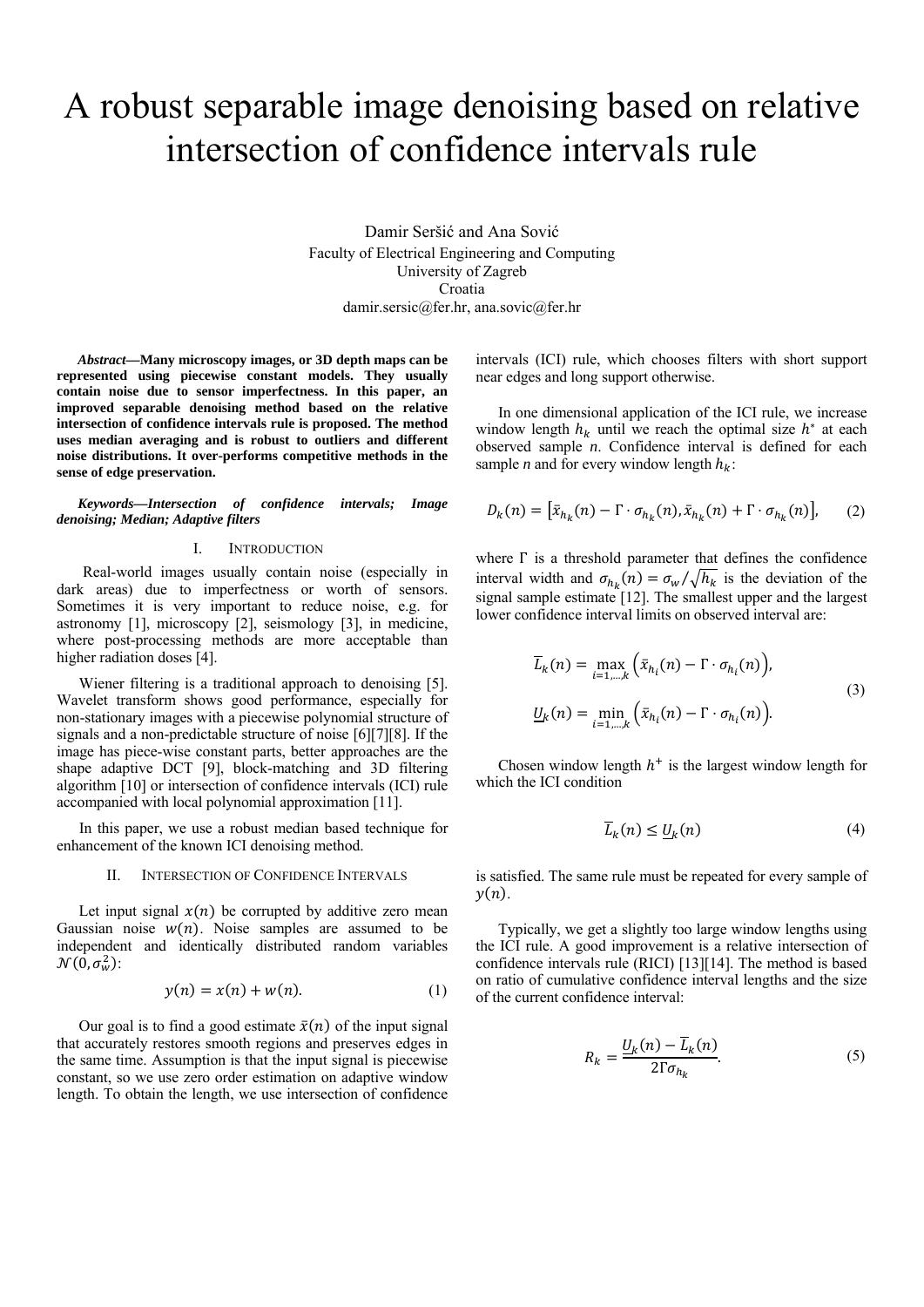The chosen window length is the smallest  $h^+ = h_k$  for which is satisfied:

$$
R_k < r_c \tag{6}
$$

where  $r_c$  is a preset threshold parameter. The RICI criterion is usually applied as an additional criterion to the ICI rule.

Using all included samples, with respect to window length  $h<sup>+</sup>$ , average value on the interval is calculated as:

$$
\bar{x}_{h+}(n) = \text{mean } \{y(n), ..., \ny(n + h^{+}(n) - 2), \ny(n + h^{+}(n) - 1)\}.
$$
\n(7)

In asymptotical sense  $(h^+ \rightarrow \infty)$  and if the noise distribution is arbitrary, but symmetrical, mean can be replaced by median:

$$
\bar{x}_{h+}(n) = \text{median}\{y(n), ..., \ny(n + h^{+}(n) - 2), \ny(n + h^{+}(n) - 1)\}.
$$
\n(8)

Such a replacement is less sensitive to choice of  $\Gamma$  and  $r_c$ , and gives more accurate results for almost any noise distribution. Furthermore, outliers in the signal will almost have no influence on the estimation, thus the estimation is more robust. The edges of the signal will be perfectly restored [15]. We introduce the abbreviations MICI (median intersection on confidence interval) and MRICI (median relative ICI).

## III. IMAGE DENOISING ALGORITHM

Zero mean Gaussian noise  $w(n, m)$ ,  $\mathcal{N}(0, \sigma_w^2)$ , is added to the input image  $x(n, m)$ :

$$
y(n,m) = x(n,m) + w(n,m). \tag{9}
$$

A good method for image denoising is described in [16]. We propose using the same algorithm, but with replacing mean averaging with median averaging to get more robust results. The algorithm consists of three stages:

1. For each pixel  $y(n, m)$  observe its row. Find the widest window length on the left side  $h_{r c}^+(n, m)$  and on the right side  $h_{rcR}^+(n,m)$  from the observed pixel using the ICI or the RICI rule. First letter in an index,  $r$ , denotes that the rows are observed first, the second letter,  $c$ , means that the columns are observed next, and the third letter symbolizes:  $L$  left from the pixel and  $R$  right from the pixel. Join all pixels on the intervals and use median:

$$
\bar{x}_r(n,m) = \text{median}\{y(n,m-h_{rcl}^+(n,m)+1),\ny(n,m-h_{rcl}^+(n,m)+2), ...,\ny(n,m), ...,\ny(n,m+h_{rcl}^+(n,m)-2),\ny(n,m+h_{rcl}^+(n,m)-1)\}.
$$
\n(10)

Now, observe each column of the  $\bar{x}_r(n,m)$ . Find the widest window length on upper side  $h_{rcU}^+(n,m)$  and down side  $h_{rcD}^{+}(n, m)$  from the observed pixel. The third letter symbolizes:  $U$  up from the pixel and  $D$  down from the pixel. Join the intervals and use median:

$$
\bar{x}_{rc}(n,m) = \text{median}\{\bar{x}_r(n - h_{rcU}^+(n,m) + 1, m),\n\bar{x}_r(n - h_{rcU}^+(n,m) + 2, m), ...,\n\bar{x}_r(n,m), ...,\n\bar{x}_r(n + h_{rcD}^+(n,m) - 2, m),\n\bar{x}_r(n + h_{rcD}^+(n,m) - 1, m)\}.
$$
\n(11)

2. Now, do the reverse procedure. At the beginning, observe the column for each pixel  $y(n, m)$  and find the widest window length up side  $h_{crU}^+(n,m)$  and down side  $h_{crD}^{+}(n,m)$ . First letter in index, c, denotes that the columns are observed first, the second letter,  $r$ , means that the rows are observed next. Calculate estimation  $\bar{x}_c(n,m)$  from pixels in the observed interval:

$$
\bar{x}_{c}(n,m) = \text{median}\{y(n - h_{crU}^{+}(n,m) + 1, m),
$$
  
\n
$$
y(n - h_{crU}^{+}(n,m) + 2, m), ...,
$$
  
\n
$$
y(n, m), ...,
$$
  
\n
$$
y(n + h_{crD}^{+}(n,m) - 2, m),
$$
  
\n
$$
y(n + h_{crD}^{+}(n,m) - 1, m)\}.
$$
\n(12)

Then, observe each row of the  $\bar{x}_c(n,m)$ . Find the widest window length on the left side  $h_{crL}^{+}(n,m)$  and on the right side  $h_{crR}^+(n,m)$ . Calculate estimation  $\bar{x}_{cr}(n,m)$  using median:

$$
\bar{x}_{cr}(n,m) = \text{median}\{\bar{x}_c(n,m-h_{crL}^+(n,m)+1),\bar{x}_c(n,m-h_{crL}^+(n,m)+2),...,\bar{x}_c(n,m),...,\bar{x}_c(n,m+h_{crR}^+(n,m)-2),\bar{x}_c(n,m+h_{crR}^+(n,m)-1)\}.
$$
\n(13)

3. Combine estimated images  $\bar{x}_{rc}(n,m)$  and  $\bar{x}_{cr}(n,m)$  to the final denoised result. The simplest way is averaging the two estimates:

$$
\bar{x}(n,m) = (\bar{x}_{rc}(n,m) + \bar{x}_{cr}(n,m))/2.
$$
 (14)

We denote it as MRICI method with fixed weights. More accurate way is to take weighting factors that depend on reliability of each estimate (MRICI method with the variable weights) [12][16]: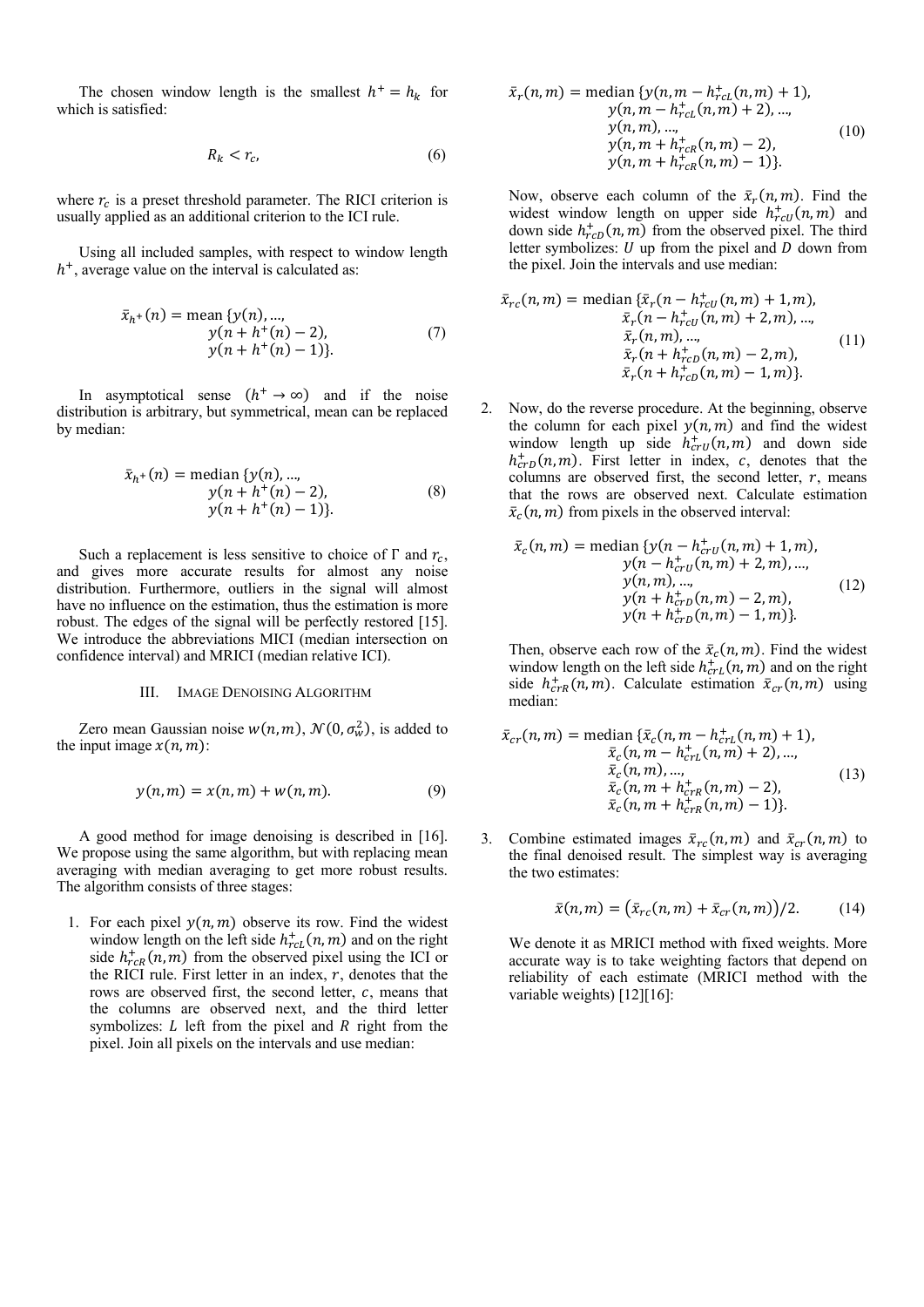$$
\omega_{rc}(n,m) = h_{rc}^{+}(n,m) + h_{rcR}^{+}(n,m) + h_{rcD}^{+}(n,m),
$$
  
+  $h_{rcU}^{+}(n,m) + h_{rcD}^{+}(n,m),$ 

$$
\omega_{cr}(n,m) = h_{crL}^+(n,m) + h_{crR}^+(n,m) + h_{crD}^+(n,m),
$$
  
+  $h_{crD}^+(n,m) + h_{crD}^+(n,m),$  (15)

$$
\bar{x}(n,m) = \frac{\omega_{rc}(n,m) \cdot \bar{x}_{rc}(n,m) + \omega_{cr}(n,m) \cdot \bar{x}_{cr}(n,m)}{\omega_{rc}(n,m) + \omega_{cr}(n,m)}.
$$

Proposed method characterizes edge preservation, which is an important feature in the image denoising. Final image is less sensitive to statistical deviations (e.g. outliers) in the image and to sudden changes in the neighboring pixel values. Resulting image has less oscillation near edges. Therefore, it is sharper than when achieved using comparable methods.

Simulation results of the proposed method are presented in the following chapter.

# IV. SIMULATION RESULTS

The example is 64x64 pixels test image. It contains gray scale blocks (Fig. 1(a)) and additive zero mean Gaussian noise  $\sigma_w = 10$  (Fig. 1(b)). We performed separable image denoising method based on the intersection of confidence intervals rule using mean and a threshold parameter  $\Gamma = 4.4$ . Final estimated image is calculated using fixed and variable weights (Fig. 1(e) and (f), respectively). Artifacts of separable approach are clearly visible; rows and columns are outstretched. If we replace mean by median inside the ICI rule, we get Fig.  $1(g)$ and (h). The rows and columns are less outstretched, but the edges between different gray shades are not perfectly restored. Fig. 1(i) and (j) shows the estimate calculated using fixed and variable weights and mean based RICI method  $\Gamma = 4.4$  and  $r_c = 0.85$ . The best results are achieved when mean is replaced by median (Fig. 1(k) and (l)). Edges are almost completely preserved and true pixel values are accurately restored.

We compare our results with the anisotropic LPA-ICI,  $\Gamma = 1.05$  [17] and non-decimated Haar wavelets (hard threshold  $3.5\sigma_w$ , 4 decomposition levels) as shown in Fig. 1(c) and (d). In both cases, visual results are worse than in any of the proposed methods. Background is not smooth, and the edges are not sharp.

In Fig.  $2(a)$ , (f) the same test image is presented, but with different noise distributions: Laplacian and binomial. Both noisy images are denoised using the anisotropic LPA-ICI method ((b), (g)), undecimated Haar wavelet transform  $((c),(h))$ , mean and median RICI with the fixed weights  $((d)-$ 

(e), (i)-(j)). In the binomial noise case, the MRICI gives an almost perfectly reconstructed image, while the RICI solution is biased – it gives wrong gray shade level.

Fig. 3 shows PSNR-s for mentioned methods (LPA-ICI, undecimated Haar wavelet transform, separable mean RICI and proposed separable median RICI (MRICI) with fixed weights) for additive Gaussian, Laplacian and binomial noise for noise deviation range of  $\sigma_w \in [0,100]$ . Separable RICI method results in better PSNR-s for smaller  $\sigma_w$ . Undecimated Haar wavelet and anisotropic LPA-ICI methods show the best results for high levels of the noise. The MRICI outperforms the mean RICI for the lower level of the noise, especially for the additive binomial noise.

In TABLE I. peak signal to noise ratios are compared for the same test image and for three noise distributions: Gaussian, Laplacian and binomial, 30 realizations of each. All noise distributions are zero mean and have  $\sigma_w = 10$ . In all cases, the new proposed methods show the best PSNR results.

## V. CONCLUSION

In this paper we have proposed two novel methods for image denoising which are based on the relative intersection of confidence interval rule and a robust median estimator. They give larger PSNR-s than competitive methods for different noise distributions. They offer better edge preservation and are less sensitive to outliers in the noisy image.

### ACKNOWLEDGMENT

This work has been supported by the European Community Seventh Framework Programme under grant No. 285939 (ACROSS).

TABLE I. PSNR FOR 30 REALIZATIONS OF THE TEST IMAGE AND THREE DIFFERENT NOISE DISTRIBUTIONS: GAUSSIAN, LAPLACIAN AND BINOMIAL.

|                                | Gaussian<br>noise, dB | Laplacian<br>noise, dB | <b>Binomial</b><br>noise, dB |
|--------------------------------|-----------------------|------------------------|------------------------------|
| noisy-image                    | 28.1372               | 28.1263                | 27.7333                      |
| ICI, fixed weight              | 19.5834               | 19.5659                | 19.7396                      |
| ICI, variable weight           | 19.5706               | 19.5530                | 19.7269                      |
| MICI, fixed weight             | 28.1511               | 28.1373                | 27.7886                      |
| MICI, variable weight          | 28.1523               | 28.1405                | 27,7762                      |
| RICI, fixed weight             | 40.8962               | 38.9303                | 36.3624                      |
| RICI, variable weight          | 40.7430               | 39.0041                | 36.2947                      |
| <b>MRICI</b> , fixed weight    | 42.1992               | 40.1020                | 42.6739                      |
| <b>MRICI</b> , variable weight | 41.8532               | 40.1671                | 42.3026                      |
| anisotropic LPA-ICI            | 39.9478               | 37.3952                | 35.5632                      |
| Haar wavelet                   | 40.4542               | 39.7961                | 35.9131                      |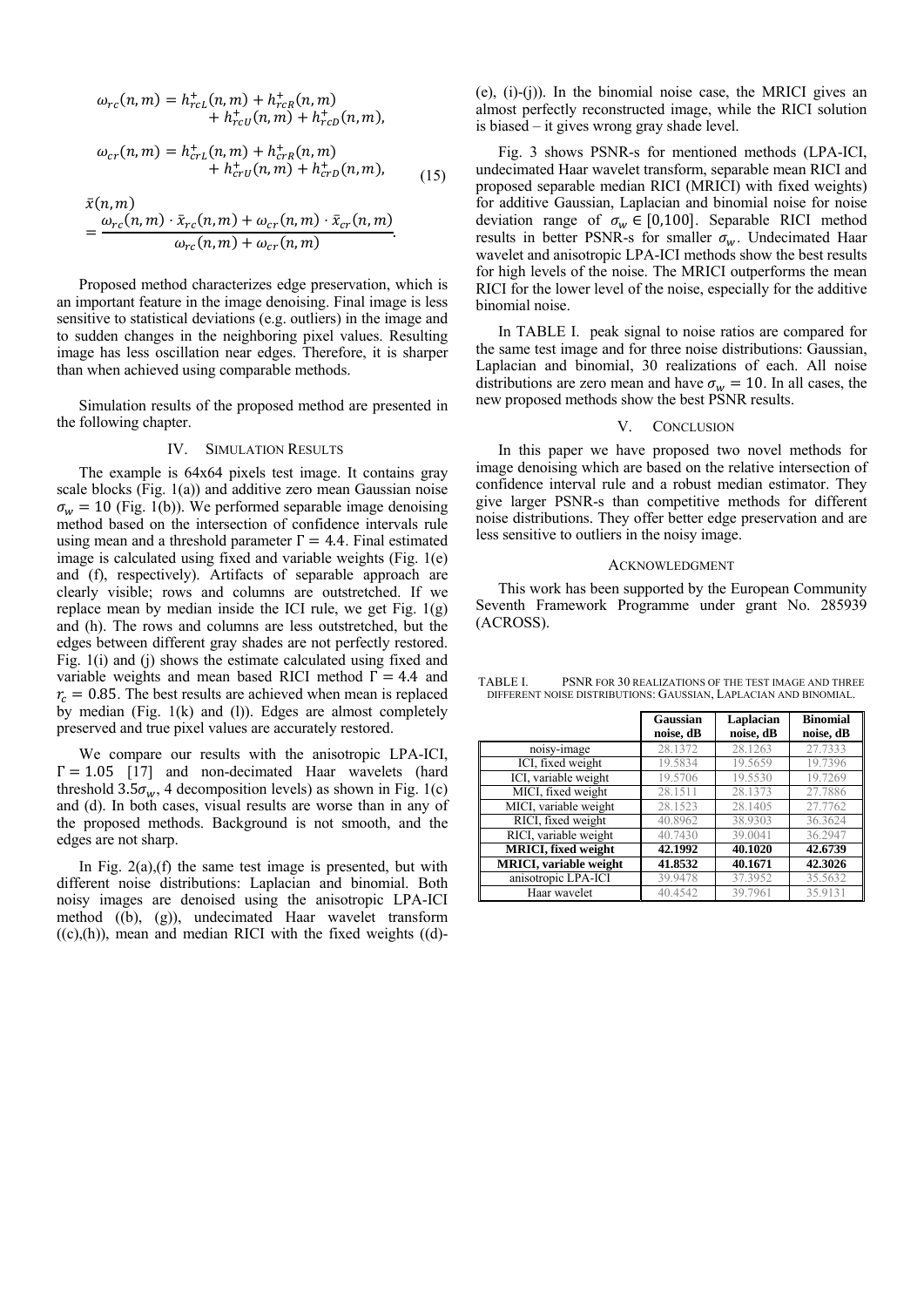

Fig. 1. (a) Test noise free image. (b) Noisy image with zero mean Gaussian noise  $\sigma_w = 10$ . (c) Anisotropic LPA-ICI denoised image with  $\Gamma = 1.05$ . (d) Undecimated Haar wavelet denoised image with hard threshold 3.5 $\sigma_w$  and 4 decomposition levels. (e) Mean ICI ( $\Gamma = 4.4$ ) with fixed weights denoised image. (f) Mean ICI ( $\Gamma = 4.4$ ) with variable weights denoised image. (g) Median ICI ( $\Gamma = 4.4$ ) with fixed weights denoised image. (h) Median ICI ( $\Gamma = 4.4$ ) with variable weights denoised image. (i) Mean RICI ( $\Gamma = 4.4$ ,  $r_c = 0.85$ ) with fixed weights denoised image. (j) Mean RICI ( $\Gamma = 4.4$ ,  $r_c = 0.85$ ) with variable weights denoised image. (k) Median RICI ( $\Gamma = 4.4$ ,  $r_c = 0.85$ ) with fixed weights denoised image. (l) Median RICI ( $\Gamma = 4.4$ ,  $r_c = 0.85$ ) with variable weights denoised image.



Fig. 2. (a) Image with added Laplacian noise  $\sigma_w = 10$ . (b) Anisotropic LPA-ICI denoised image with Γ = 1.05. (c) Undecimated Haar wavelet denoised image with hard threshold 3.5 $\sigma_w$  and 4 decomposition levels. (d) Mean RICI (Γ = 4.4,  $r_c$  = 0.85) with fixed weights denoised image. (e) Median RICI (Γ = 4.4,  $r_c$  = 0.85) with fixed weights denoised image. (f) Image with added binomial noise  $\sigma_w = 10$ . (g) Anisotropic LPA-ICI denoised image with  $\Gamma = 1.05$ . (h) Undecimated Haar wavelet denoised image with hard threshold  $3.5\sigma_w$  and 4 decomposition levels. (i) Mean RICI (Γ = 4.4,  $r_c$  = 0.85) with fixed weights denoised image. (j) Median RICI ( $\Gamma = 4.4$ ,  $r_c = 0.85$ ) with fixed weights denoised image.